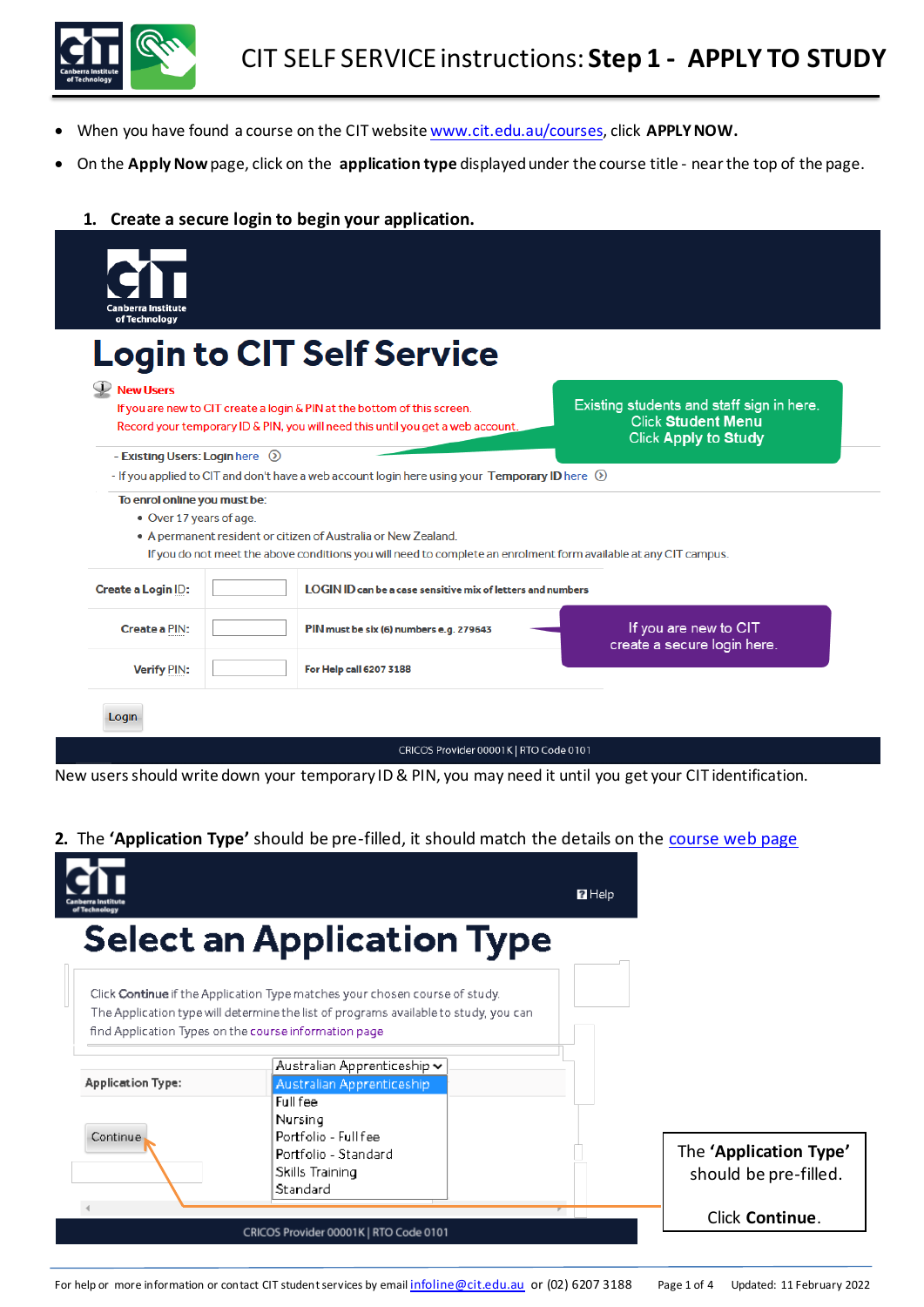

**3.** Select a semester and enter your full name, this will be checked against you[r USI,](https://www.usi.gov.au/) do not use a nick name.

|                                         | Enter your full name as on your e.g. drivers licence, birth certificate or passport. Your name will be matched to the name<br>used to obtain a Unique Student Identifier (USI)<br>The Admission Term is the Semester you wish to apply for. |                            |
|-----------------------------------------|---------------------------------------------------------------------------------------------------------------------------------------------------------------------------------------------------------------------------------------------|----------------------------|
| $\bullet$ - indicates a required field. |                                                                                                                                                                                                                                             |                            |
| <b>Application Type:</b>                | Standard                                                                                                                                                                                                                                    |                            |
| Admission Term:*                        | S <sub>elect</sub><br>$\checkmark$                                                                                                                                                                                                          | Select a semester.         |
| First Name:*                            |                                                                                                                                                                                                                                             | As per your identification |
| Middle Name:                            |                                                                                                                                                                                                                                             | Enter your first name      |
| Last Name:*                             |                                                                                                                                                                                                                                             | Enter your last name       |
|                                         |                                                                                                                                                                                                                                             | Click Continue.            |

**4. Application Checklist -** All sections must be completed, click on Planned course of study to begin.

| <b>Canberra Institute</b><br>of Technology            |                        |                                       |
|-------------------------------------------------------|------------------------|---------------------------------------|
| <b>Application Checklist</b><br>Complete all sections |                        | Click on<br>'Planned Course of Study' |
| * Planned Course of Study                             | * Mailing Address      |                                       |
| * Australian Address and Phone                        | * Personal Information |                                       |
| <b>Submit</b>                                         |                        |                                       |
| CRICOS Provider 00001K   RTO Code 0101                |                        |                                       |

| 5. Select course of study                                                                                                  |                                        |                 | Your course should be<br>pre-fillled.                                 |  |
|----------------------------------------------------------------------------------------------------------------------------|----------------------------------------|-----------------|-----------------------------------------------------------------------|--|
| Planned Course of Study (Checklist item 1 of 4)                                                                            |                                        |                 | <b>OR</b>                                                             |  |
| Click continue if your course has been pre-selected.<br>OR<br>Choose the course you want to study from the drop down list. |                                        |                 | Click the drop down and<br>use the scroll bar to find<br>your course. |  |
| $\bullet$ - indicates a required field.                                                                                    |                                        | Click Continue. |                                                                       |  |
| Planned Course of Study:*                                                                                                  | VISUAL ARTS, CERTIFICATE IV, C4-CI23   | $\check{ }$     |                                                                       |  |
| Continue                                                                                                                   |                                        |                 |                                                                       |  |
|                                                                                                                            | CRICOS Provider 00001K   RTO Code 0101 |                 |                                                                       |  |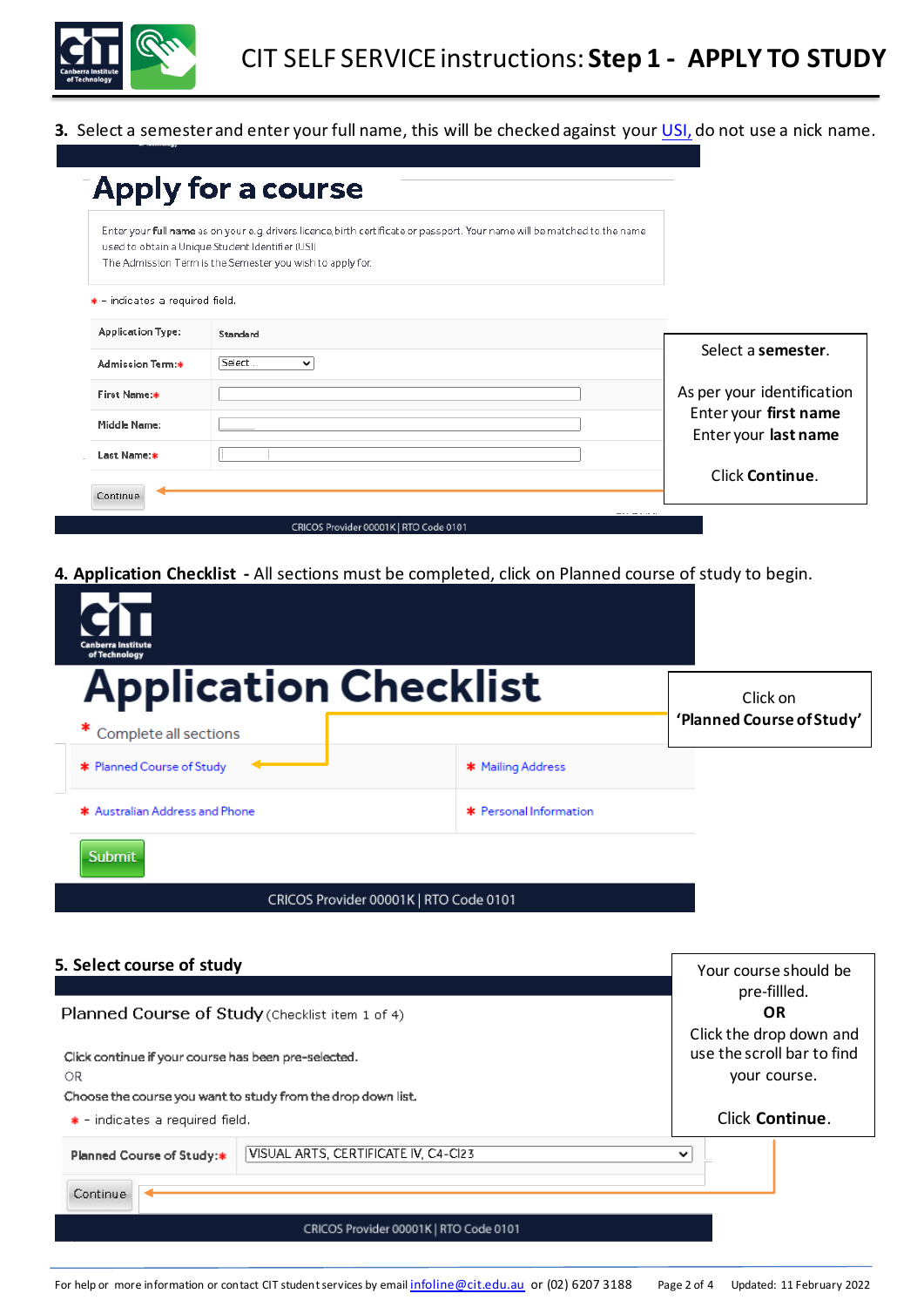

## **6.** Check your details or enter a residential address and validate an Australian phone number

| <b>Australian Address and Phone (Checklist item 2 of 4)</b><br>* - indicates a required field. |                                                                             | <b>Check your details</b>  |
|------------------------------------------------------------------------------------------------|-----------------------------------------------------------------------------|----------------------------|
| Address:                                                                                       | Start typing an address                                                     | or                         |
| CIT 35 Vowels                                                                                  |                                                                             | Start typing a             |
|                                                                                                | CIT Canberra Institute of Technology, 35 Vowels Crescent,<br>BRUCE ACT 2617 | <b>Residential Address</b> |
|                                                                                                | CIT 35 Howelston Road, GOROKAN NSW 2263                                     | Click on it if it appears. |
|                                                                                                | Click here to enter address manually.                                       |                            |
| <b>Residential Address</b>                                                                     |                                                                             |                            |
| <b>Unit Number:</b>                                                                            |                                                                             | Check your phone number    |
| House Number:*                                                                                 | 35                                                                          | or                         |
| <b>Street Name:*</b>                                                                           | <b>Vowels Cres</b>                                                          | Enter a 10 digit phone.    |
| <b>Building/Property:</b>                                                                      | <b>CIT</b>                                                                  | e.g. 0412345678            |
| Post Code*                                                                                     | 2617                                                                        | e.g. 0262073188            |
| Suburb/Town*                                                                                   | <b>BRUCE <math>\vee</math></b>                                              | (landline with area code)  |
| Phone (10 digits)*                                                                             |                                                                             | <b>Click Validate.</b>     |
|                                                                                                | Validate                                                                    |                            |
| Continue                                                                                       |                                                                             | <b>Click CONTINUE.</b>     |
|                                                                                                | CRICOS Provider 00001K   RTO Code 0101                                      |                            |

## **7.** Check your details or enter an optional mailing address

|                                         | Mailing Address (Checklist item 3 of 4)                                              |          |                            |
|-----------------------------------------|--------------------------------------------------------------------------------------|----------|----------------------------|
| Enter a mailing address.                |                                                                                      |          |                            |
|                                         | For mail box or mail bags; enter all details e.g. PO Box 456 or GPO Box 789 Canberra |          |                            |
| Address:                                | Start typing an address                                                              | -------- |                            |
| gpo box 826 ca                          |                                                                                      |          |                            |
|                                         | GPO Box 826, CANBERRA ACT 2601                                                       |          |                            |
|                                         | Click here to enter address manually.                                                |          |                            |
|                                         |                                                                                      |          | Optional                   |
| Mail box/bag type &<br>number - e.g. PO |                                                                                      |          | Check your details or      |
| <b>Box 123:</b>                         |                                                                                      |          | start to type              |
|                                         |                                                                                      |          | a mailing address.         |
| <b>Post Code</b>                        |                                                                                      |          |                            |
|                                         |                                                                                      |          | Click on it if it appears. |
| Suburb/Town                             | $\checkmark$                                                                         |          | <b>Click CONTINUE.</b>     |
| <b>State</b>                            |                                                                                      |          |                            |
|                                         |                                                                                      |          |                            |
| Continue                                |                                                                                      |          |                            |
|                                         | CRICOS Provider 00001K   RTO Code 0101                                               |          |                            |